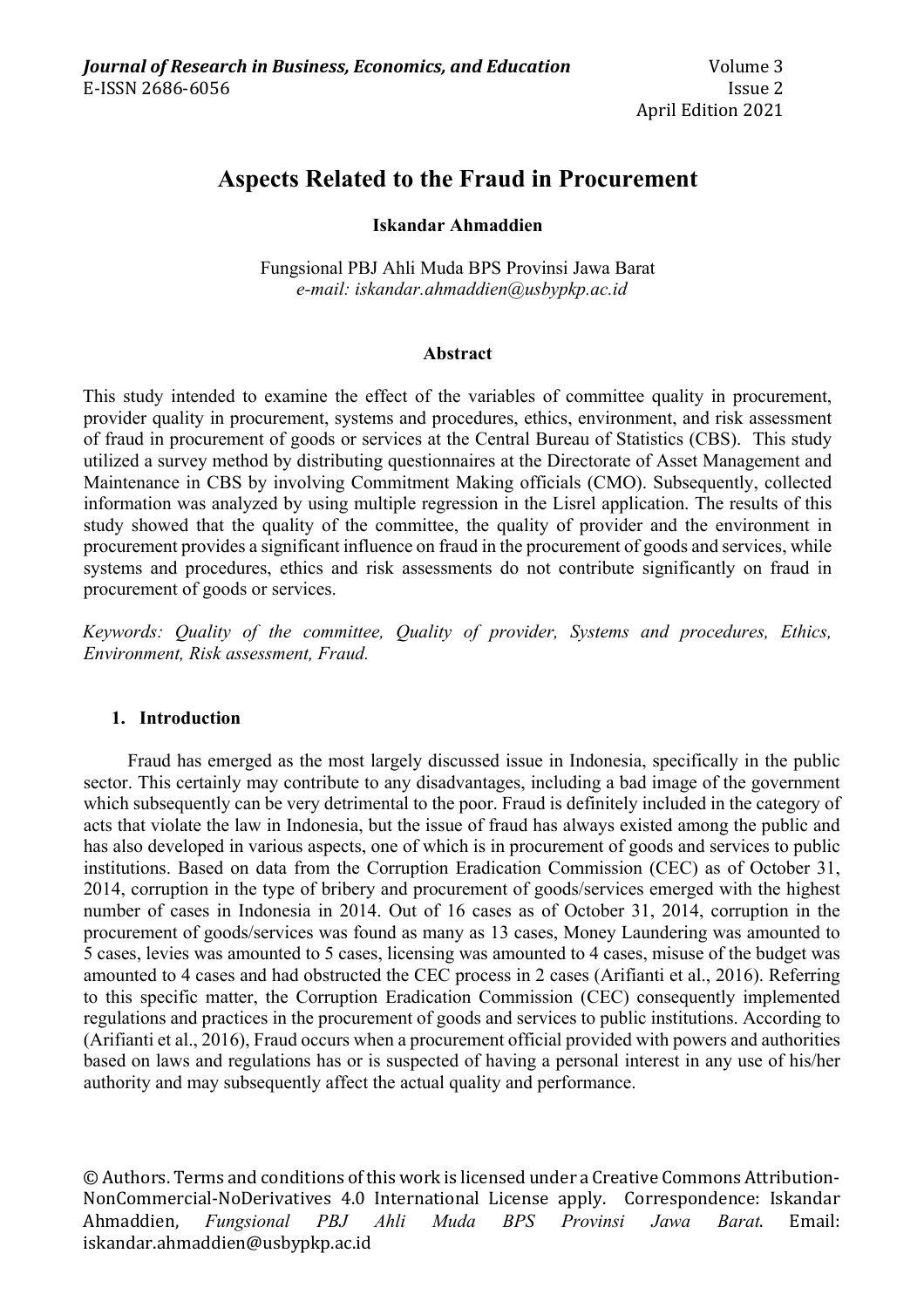#### *Journal of Research in Business, Economics, and Education*

One of the factors causing fraud in the procurement of goods and services in public institutions is the quality of the human resources involved. The absence of internal control does not affect the emergence of individuals with high moral principles to commit accounting fraud. Conversely, individuals with low moral levels tend to commit fraud when internal controls are not certainly enforced (Puspasari & Suwardi, 2016). This significantly indicates whether the supervision from the CEC or laws and regulations have been stipulated to avoid fraudulent acts. If the individual does not have a high moral value, fraud will always be found both in government and private agencies.

The issue of fraud is also related to systems and procedures. Good systems and procedures will not provide opportunities for a group of individuals to commit fraudulent acts, and vice versa. Thus, the government is highly expected to stipulate Laws that not only provide benefits to certain groups. In regards to a study conducted by (Kafela et al., 2011), it is stated that the Government is the executor of authority, politics, economy, administration that manages State resources. This matter indicates that the government is recognized as the maker of systems and procedures as accountabilities and policies, and to address problems in accordance with legal provisions. According to the World Bank, fraud occurs as a result of acts arising from individuals, groups, or companies in both the public and private sectors influencing the formation of laws, regulations, decisions and other government policies for their own benefit by providing prohibited personal benefits and do not contribute any transparency to public officials (Obuah, 2013).

Another aspect that relates to the issue of fraud is the ethics of an individual or group of individuals. When someone has good or professional ethics at work, that individual will not act detrimentally only for personal gain. According to Razzaque and Hwee in (Nisa Nurharjanti, 2017), fraudulent behavior can be evaluated by observing the ethical aspects of a person viewed from the side of individual differences, inter personal level factors, organizational level factors and perceptions of dilemmas.

Risk assessment is also considered to be a factor capable of suppressing any fraud actions. Based on the results of previous study, risk assessment is able to provide an influence on fraud. Regarding to the study conducted by (Nisa Nurharjanti, 2017), the quality of the committee, suppliers, systems and procedures, and risk assessment in procurement contributed to a negative effect on fraudulent acts in the procurement of goods/services. Whereas, ethics and a procurement framework do not provide any influence on fraud in the procurement of goods/services.

The emergence of good quality committees and providers supported by good morals and ethics as well as good risk assessment will consequently be able to create a good environment, so that it can reduce the occurrence of fraud. In accordance with the study conducted by (Jatiningtyas & Kiswara, 2012), which is supported by (Khi V. Thai, 2001), it is stated that one of the factors that influence success of the procurement of goods/services is the environment in the procurement.

However, not all of the above factors are supported by all studies, such as a study conducted by (Jatiningtyas & Kiswara, 2012), which stated that the quality of the committee, systems and procedures as well as ethics does not have a significant effect on fraud. The study conducted by (Sartono, 2006) also revealed that ethics does not provide a significant effect on fraud.

This present study was conducted at the Central Bureau of Statistics due to the background of the cases which led to the discovery of corrupt practices as described in the previous paragraph regarding the use of state funds sourced from the people. Furthermore, there was a reporting of an activity carried out by a public institution that should be responsible to the ministerial directorate. Therefore, this present study was intended to examine the functions of executive committee, quality, systems and procedures, ethics, environment in the procurement of goods or services, as well as risk evaluation in the procurement of goods or services, so that the process in the procurement of goods or services is able to be carried out properly and is not affected by symptoms of fraud.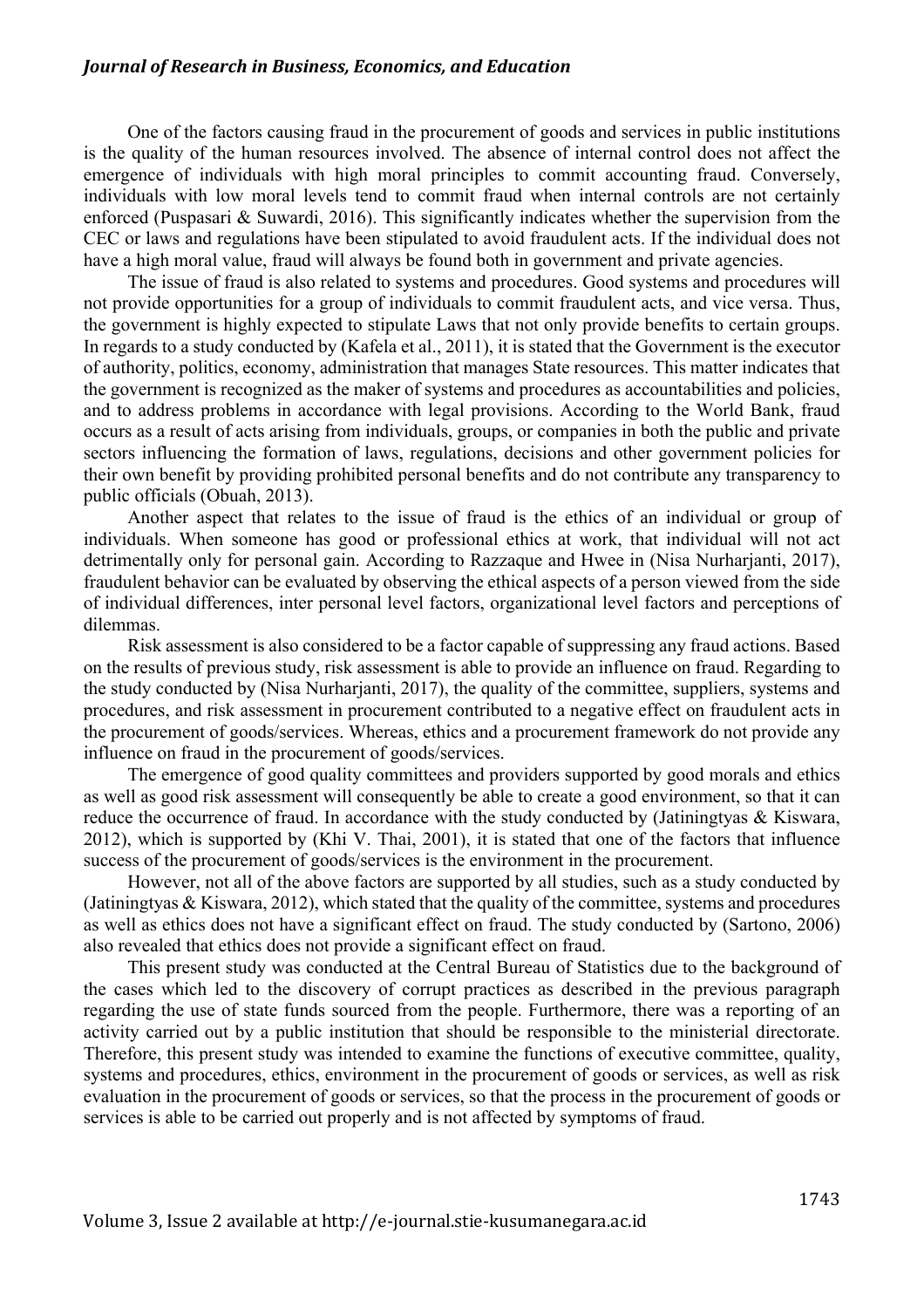### **2. Literature Review**

#### **Fraud in Procurement of Goods/Services**

According to Tuanakotta in (Nisa Nurharjanti, 2017), trigger of fraud is caused by need, by greed and by opportunity. If fraud is to be eliminated, the aspect of fraud triggers also needs to be eliminated. If an agency is open in the process of resolving fraud, then that institution may also share information openly linked to fraudulent activities taking place within the institution when several symptoms of fraud are found. In this case, the deterrent effect should also be determined, and individuals should also be able to consider several things when they would like to carry out the fraud actions. Tuanokota in (Nisa Nurharjanti, 2017) explained that fraud prevention can be done by activating internal controls.

Fraud activities, which are mainly found in the process of goods or services procurement, are due to a discrepancy between the goods or services agreed in the contract with the needs of the institution and the community, either in terms of the type, quality or quantity of the goods or services themselves. Some of the discrepancies that are largely encountered consist of the discrepancy between the technical specifications of goods or services that have been completed by the actors in the procurement of goods or services with the technical specifications that have been formalized in the agreement or contract, the discrepancy between the volume of goods or services that has been completed regarding to the appropriate amount, the discrepancy of the price of goods or services agreed in the agreement or contract, the delay in completing work from the time agenda that has been formalized in the agreement or contract (Presidential Decree Number 54 of 2010).

### **Committee in Procurement of Goods/Services**

Jatiningtyas and Kiswara (2012) which is supported by (Khi V. Thai, 2001) stated that the experience or quality of the committee in procurement is considered to be an aspect that provides any influence on the success of a system of in the procurement of goods or services in terms of achieving the goals that have been formalized. However, the things described previously are inversely proportional to the study conducted by (Heljapri, 2015), which reported that the quality in the procurement of goods or services does not have an influence on the tendency of fraud actions. However, regarding to the information contained in (Worldbank, 2001), that one aspect in the procurement of government goods or services system in Indonesia which is not functioning properly will be certainly able to contribute to the impact caused by the lack of expertise from the operational staff, members of the auction committee and the other parties who authorize provisioning activities.

#### **Provider in Procurement of Goods/Services**

The results of the study conducted by (Jatiningtyas & Kiswara, 2012) indicated that the emergence of one aspect that contributes to the success of a system in the procurement of goods or services is a quality involved in the procurement of goods or services itself. However, these results are inversely proportional to the study implemented by (Heljapri, 2015), which stated that the quality in the procurement of goods or services does not have any influence on the tendency of fraud actions. According to the legal basis of Presidential Decree No. 54 of 2010, specifically in article 19, it is stated that the committee in the procurement of goods or services must meet the applicable criteria until the fraud in the procurement of goods or services is reduced. Based on the previously described statement, the high quality of goods or service providers is able to reduce the symptoms of fraud in the procurement of goods or services.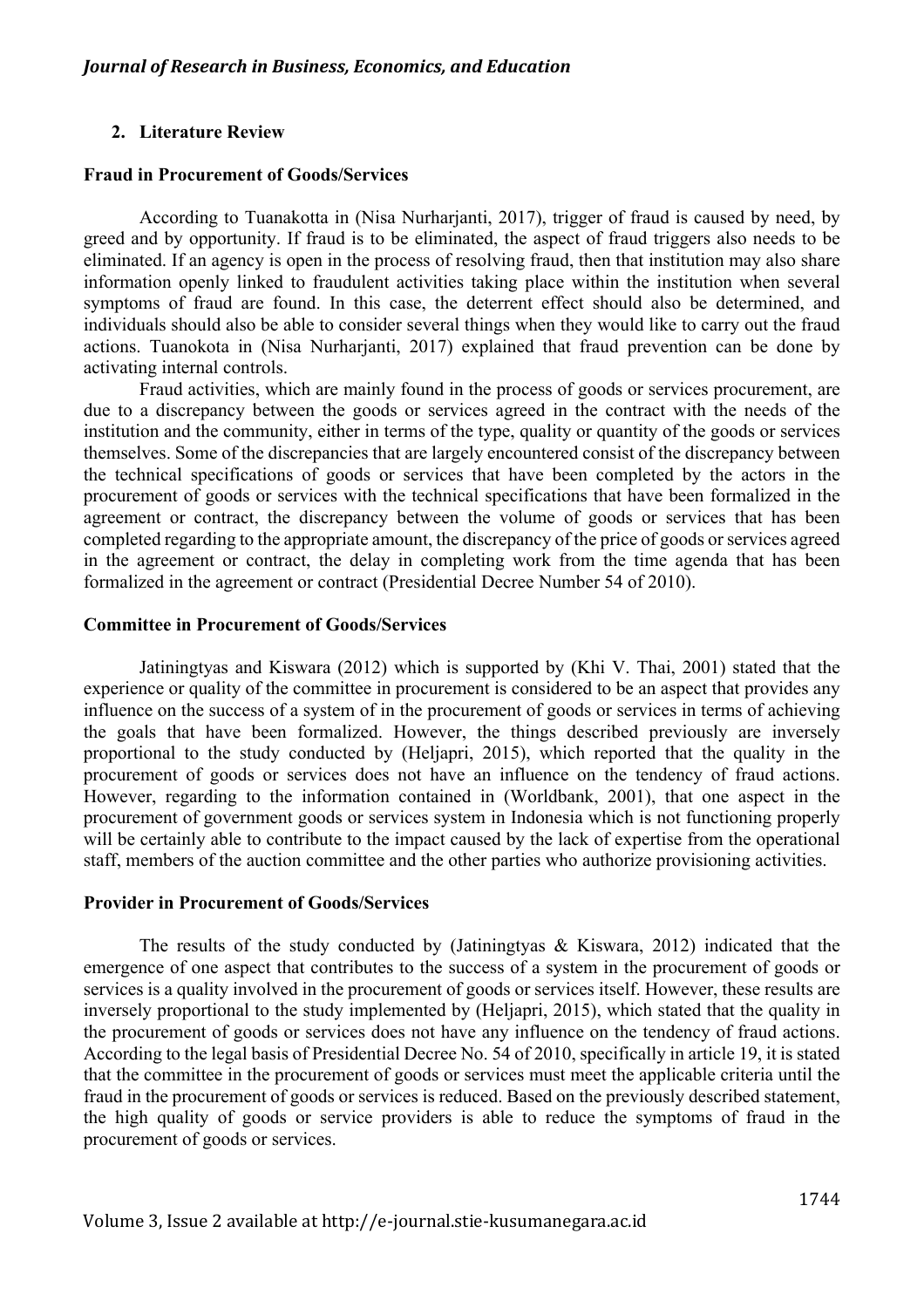### *Journal of Research in Business, Economics, and Education*

### **Systems and Procedures in the Procurement of Goods/Services**

Other factors or aspects that contribute to the mechanism in the procurement of goods or services are the terms and procedures in the procurement of these goods or services. The terms and procedures in the procurement have an influence on the success of a system in the procurement of government goods or services which are closely related to the achievement of the objectives that have been formalized (Khi V. Thai, 2001). (Yanavia, 2014) explained that the mechanisms and procedures in the procurement are capable of reducing fraud in the procurement of goods or services. According to Jourdain and Balgobin as reported in a study by (Jatiningtyas & Kiswara, 2012), the mechanisms and procedures in the procurement of quality government goods or services have several characteristics, including: transparency, economy, efficiency and timeliness, fairness and equity. The system and procedures in the procurement are also required to have a feedback mechanism, so that the revision effort required becomes subsequently permitted.

#### **Ethics in the Procurement of Goods/Services**

The ethics in the procurement of goods or services is also recognized as one of the significant aspects in the success of the goods or services procurement in fair government public institutions. Ethics in procurement relates to common matters in an effort to produce a fair competition mechanism. Ethics in the procurement of goods or services should avoid misappropriation of authority/position and collusion for individual interests that may cause losses to the state.

Ethics in the procurement of goods or services are highly needed to avoid any collusion or corruption in the procurement of government goods or services. Tang et al. in (Nisa Nurharjanti, 2017) described some unethical attitudes in public institutions. These attitudes consist of attitudes that abuse position, abuse power, abuse resources, and attitudes with no action.

Jatiningtyas and Kiswara (2012) explained that indicators of ethical attitudes in the procurement of goods or services include: consumers, facilitators, and linked parties who do not accept, promote, and promise to give gifts or rewards of any kind to anyone linked to the procurement of goods or services. On the other hand (Yanavia, 2014) stated that good ethics need to be formed to avoid any collusion and corruption in the activities of goods or services procurement.

### **Environment in Procurement of Goods/Services**

The mechanism and procedures in the procurement always relate to the area or environment where the mechanism is implemented. Area is considered as one of the aspects that provide an influence on the expertise of a mechanism in the procurement of goods or services to achieve predetermined goals (Khi V. Thai, 2001). This is contrary to the study conducted by (Heljapri, 2015), which stated that the environment in the procurement of goods or services does not contribute to any impact on fraud in the procurement. Furthermore, several other indications were also found that played an important role in encouraging the process of goods or services procurement to be carried out professionally, specifically creating honesty, fostering motivation or encouragement, thus being able to reduce CCN actions. However, (Jatiningtyas & Kiswara, 2012) supported by (Khi V. Thai, 2001) detected that there is one other aspect that affects the success in the procurement of goods or services. Based on the previous statement, a good environment can reduce the symptoms of fraud actions in the procurement of goods or services.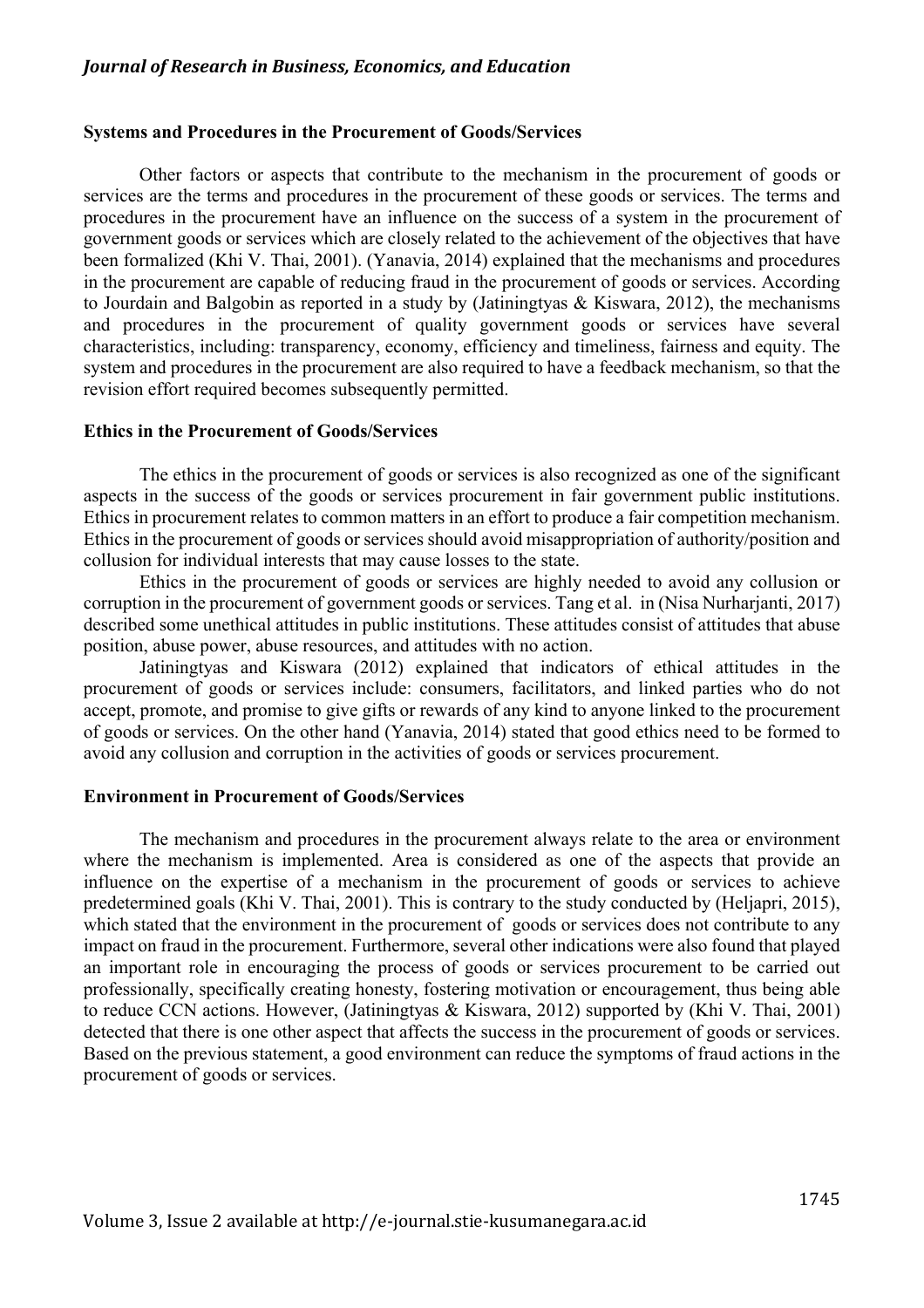# **Risk Assessment**

Tuanokota in (Nisa Nurharjanti, 2017) explained that one of the efforts to avoid any fraud actions can be done by practicing internal regulation in various components through risk assessment. The risk assessment applied is expected to create strong fortresses and cannot be violated by those who would like to carry out fraudulent acts in the procurement of goods or services. Risk assessment in the procurement of goods or services requires technology that is reliable, has a high risk, and uses specially designed equipment. This matter is based on the study conducted by (García Reyes, 2013), which stated that there is a risk assessment carried out by the party in procurement by identifying and carrying out securities analysis so as to minimize the appearance of any fraud actions.

# **3. Methods**

# **Model of the Study**

.

Based on the theory described in the previous chapter, the model in this study is presented as follows:



**Figure 1. Model of the Study**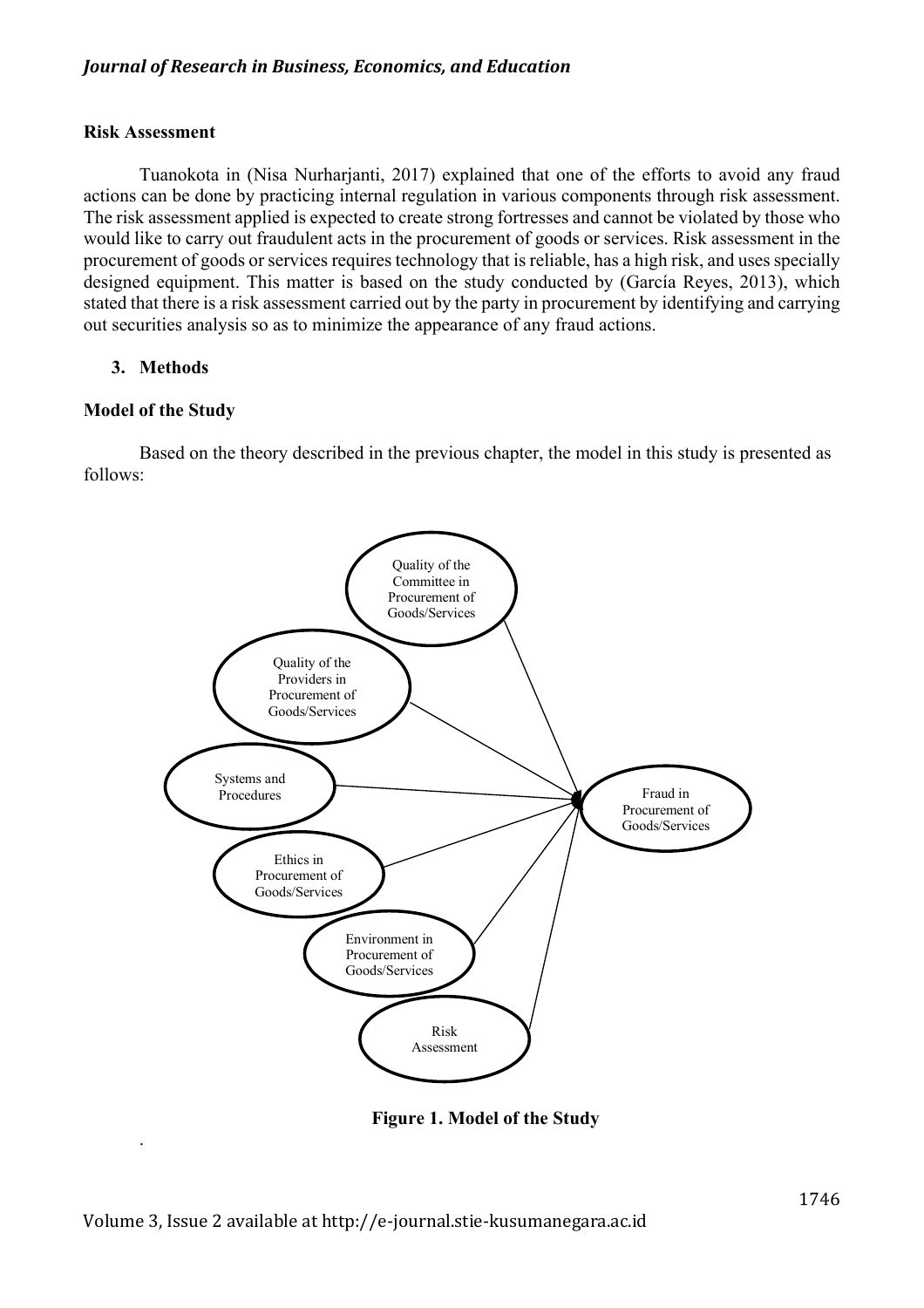### **Population and Sample**

The population involved in this study was the committee in the procurement of goods/services in the Bandung Central Bureau of Statistics which was also designated as the study location, with a total of 105 people. Furthermore, the sample is considered as part of the population. This study used a total sampling technique (census), where the respondents involved in this study were all parties involved in the process of goods/services procurement.

### **Types and Sources of Data**

Design of the study used was carried out by means of a survey method by distributing questionnaires to respondents. The questionnaire distribution process was used to collect information in order to support the validity of the data obtained in this study. The data used in this study consisted of primary data obtained from the results of a survey conducted on the commitment maker, the procurement committee, the inspection committee for the work results. The data was collected using a survey through distributing questionnaires.

### **Instruments and Measurement Scale of Data of the Study**

In quantitative study, researchers use instruments to collect the data needed in the study. This instrument is used to measure the value of the variable under study. Thus, the instruments used in this study were questionnaires containing question items that refer to the indicators of the constructs of the study variables. Because the study instruments are used to apply measurements to produce accurate quantitative data, a scale is required for every instrument used.

This study used a Likert scale. The Likert scale is used to measure attitudes, opinions and perceptions of individuals or groups about social phenomena (Sugiyono, 2012). In using the Likert scale, the variables to be measured are outlined into variable indicators. Then the indicator is used as a starting point for arranging instrument items which can be in the form of statements or questions. The instruments in this study are presented in Table 1. From the questions in Table 1, the respondents' answers will be judged by the rules; SA (Strongly Agree) with a score of 5; A (Agree) with a score of 4; N (Neither agree nor disagree) with a score of 3; D (Disagree) with a score of 2; SD (Strongly Disagree) with a score of 1.

### **4. Results and Discussion**

### **Validity and Reliability Test**

The results of the validity test on the exogenous performance variables showed that the loading factor  $(\lambda)$  value for each manifest variable was greater than 0.5. This means that each manifest variable is declared valid in forming exogenous constructs. The calculation results showed that the value of CR (construct reliability) above 0.7 and VE (variance extracted) above 0.5 had been successfully fulfilled, so that it can be concluded that all exogenous constructs contribute to good construct reliability.

### **Structural Model Analysis**

SEM analysis in this study utilized the Lisrel software. The results of structural modeling can be seen in the following figure: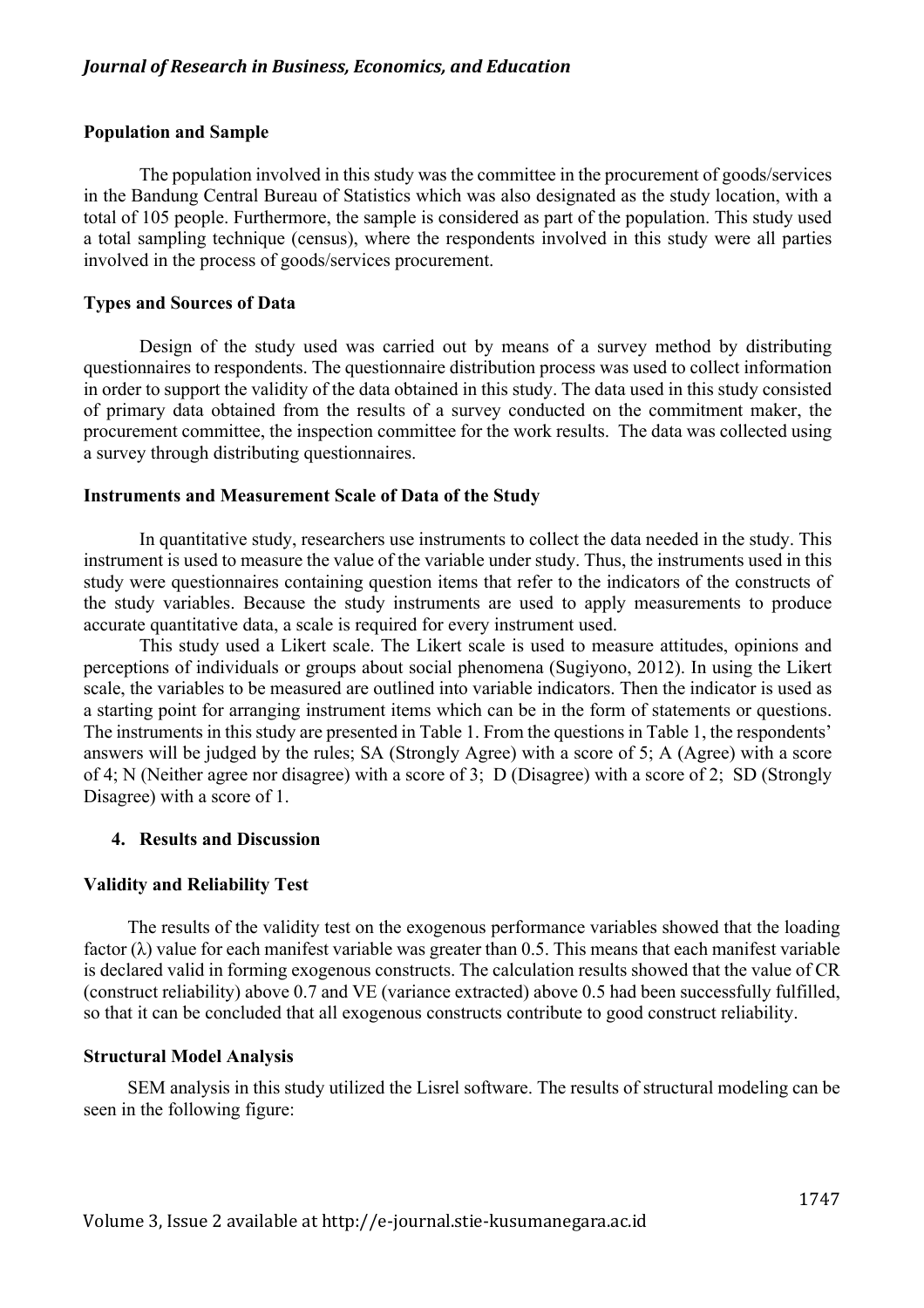

**Figure 2 Path Diagram for a Structural Model**

# **Goodness of Fit**

| <b>Table 1. Goodness of Fit of Study Model Testing</b> |        |                   |                |  |  |  |  |  |  |
|--------------------------------------------------------|--------|-------------------|----------------|--|--|--|--|--|--|
| Good of Fit Index                                      | Result | Critical<br>value | Conclusion     |  |  |  |  |  |  |
| Cisquare/DF                                            | 1.56   | $2 < X^2/df < 5$  | <b>Bad Fit</b> |  |  |  |  |  |  |
| <b>CFI</b>                                             | 0.92   | $\geq 0.9$        | Good Fit       |  |  |  |  |  |  |
| <b>GFI</b>                                             | 0.65   | $\geq 0.9$        | <b>Bad Fit</b> |  |  |  |  |  |  |
| AGFI                                                   | 0.60   | $\geq 0.9$        | <b>Bad Fit</b> |  |  |  |  |  |  |
| <b>RMSEA</b>                                           | 0.073  | $\leq 0.08$       | Good Fit       |  |  |  |  |  |  |
| <b>RMR</b>                                             | 0.087  | < 0.05            | <b>Bad Fit</b> |  |  |  |  |  |  |

The Goodness of fit criteria of the structural equation model above are presented in the following table:

If there are two Goodness of fit criteria that reach the criteria, the model is declared good or feasible (Solimun, 2006). In the table above, the results of the fit model test indicates the values of Cisquare/DF, CFI, GFI, AGFI, RMSEA and RMR. This study had met the criteria, because the value tested for 2 out of 6 values had been considered good, so that the model is declared feasible for further processing.

# **Hypothesis Testing**

The following is the Loading Factor generated by the structural model, where if the T count value is greater than the T table value, it is considered significant: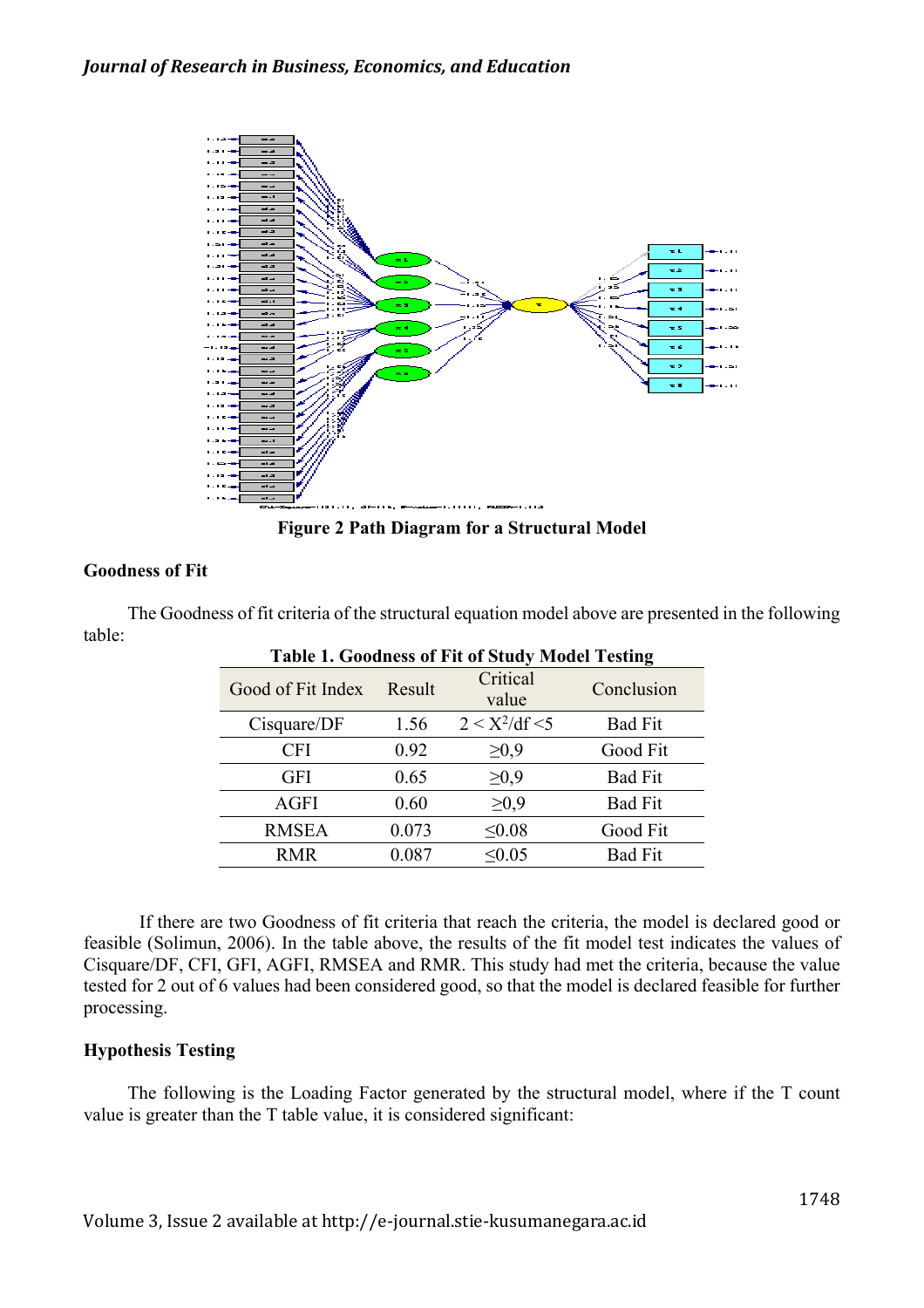### **Equation**

|  |                 |       |         |      |                                                         | $Y = -0.27 * X1 - 0.26 * X2 - 0.049 * X3 - 0.015 * X4 + 0.25 * X5 + 0.16 * X6$ , Errorvar, = 0.80, R <sup>2</sup> = 0.20 |  |
|--|-----------------|-------|---------|------|---------------------------------------------------------|--------------------------------------------------------------------------------------------------------------------------|--|
|  |                 |       |         |      | $(0.13)$ $(0.10)$ $(0.13)$ $(0.091)$ $(0.11)$ $(0.095)$ | (0.24)                                                                                                                   |  |
|  | $-2.16$ $-2.57$ | -0.39 | $-0.16$ | 2.40 | 1.65                                                    | 3.40                                                                                                                     |  |

From the results above, it can be seen that the coefficient of the exogenous latent variable of committee quality on the endogenous latent variable of fraud was amounted to 0.27, which indicated a negative relationship between committee quality and fraud, meaning that when the committee quality increases, fraud will consequently decrease. The t count value was amounted to -2.16, which was smaller than the specified critical limit of  $\pm$  1.96, so that H<sub>0</sub> is rejected, which means that there is an effect of committee quality on the endogenous latent variable of fraud.

The coefficient of the exogenous latent variable of provider quality on the endogenous latent variable of fraud was amounted to 0.26, which indicated a negative relationship between provider quality and fraud, meaning that when the quality of the committee increases, fraud will consequently decrease. The t count value was amounted to -2.57, which was smaller than the specified critical limit of  $\pm$  1.96, so that H<sub>0</sub> is rejected, which means that there is an effect of provider quality on the endogenous latent variable of fraud.

The coefficient of exogenous latent variable of systems and procedures on the endogenous latent variable of fraud was amounted to 0.049, which indicated a negative relationship between systems and procedures, and fraud, meaning that when the quality of the committee increases, fraud will consequently decrease. The t count value was amounted to -0.039, which was greater than the specified critical limit of  $\pm$  1.96, so that H<sub>0</sub> is accepted, which means that there is no effect of systems and procedures on the endogenous latent variable of fraud.

The coefficient of the exogenous latent variable of ethics on the endogenous latent variable of fraud was amounted to 0.015, which indicated a negative relationship between ethics and fraud, meaning that when the quality of the committee increases, fraud will consequently decrease. The t count value was amounted to -0.16, which was greater than the specified critical limit of  $\pm$  1.96, so that  $H_0$  is accepted, which means that there is no ethical effect on the endogenous latent variable of fraud.

The coefficient of exogenous latent variable of environment on the endogenous latent variable of fraud was amounted to 0.25, which indicated a positive relationship between environment and fraud, meaning that when the quality of the committee increases, fraud will consequently increase. The t count value was amounted to 2.40, which was greater than the specified critical limit of  $\pm$  1.96, so H<sub>0</sub> is rejected, which means that there is an environmental influence on the endogenous latent variable of fraud.

The coefficient of the exogenous latent variable of risk assessment on the endogenous latent variable of fraud was amounted to 0.15, which indicated a positive relationship between risk assessment and fraud, meaning that when risk assessment increases, fraud will consequently increase. The t count value was amounted to 1.65, which was smaller than the critical limit set at  $\pm$  1.96, so that H0 is accepted, which means that there is no effect of risk assessment on the endogenous latent variable of fraud.

The value of committee quality, provider quality, systems and procedures, ethics, environment and risk assessment of the latent variable fraud is indicated by the value of R square  $(R^2)$ . The value of R square in the amount of 0.20 showed the contribution/influence of committee quality, provider quality, systems and procedures, ethics, environment and risk assessment of fraud by 20.0%, the remaining 80.0% was influenced by other factors.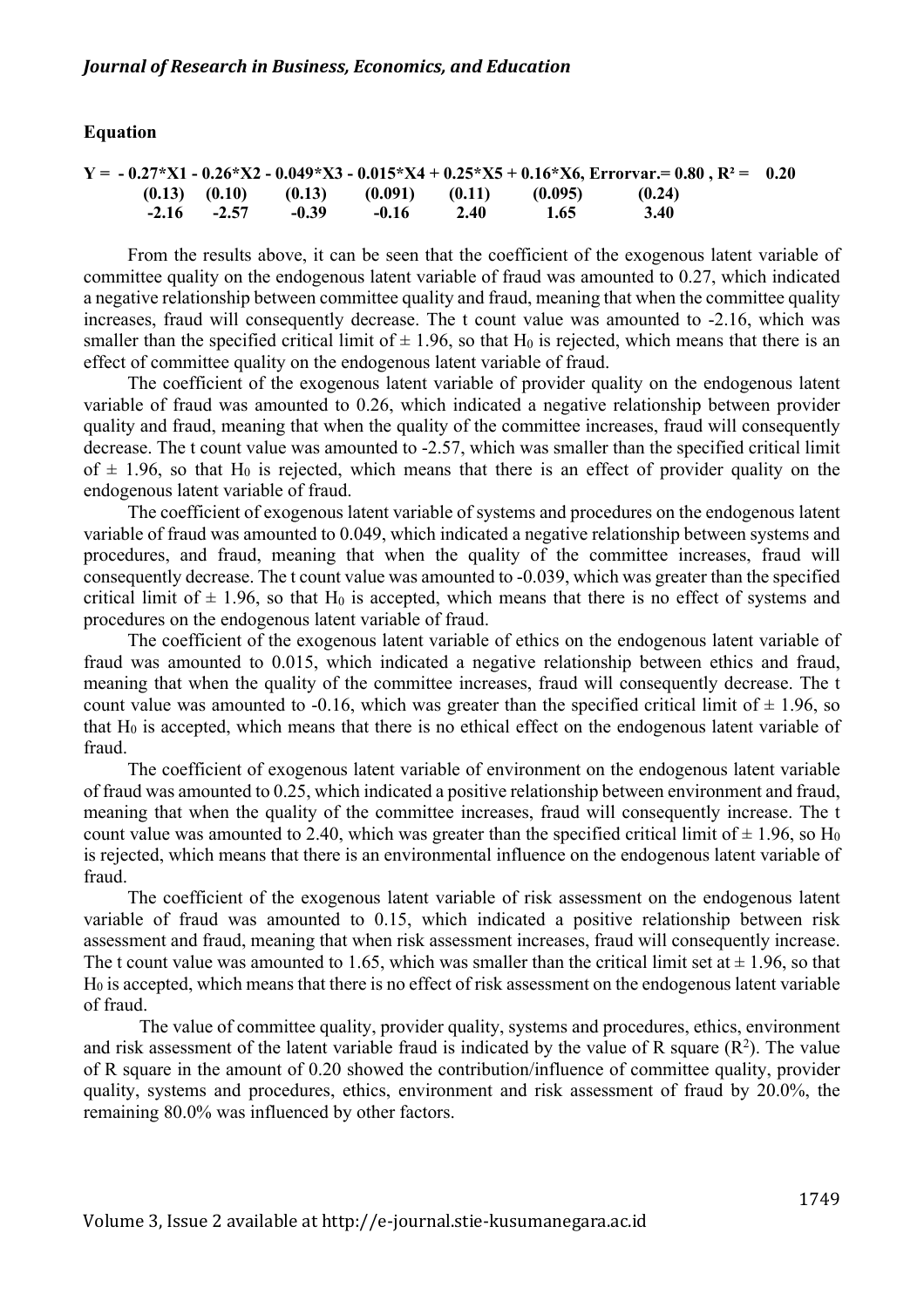### **5. Conclusion**

The results of this study indicated that the committee quality and the provider quality in procurement of goods/services contributes to a significant negative effect on fraud in the procurement of goods/services, and the environment in procurement of goods/services provides a positive and significant impact on fraud in procurement of goods/services, while ethics and risk assessment in procurement of goods/services do not contribute to a significant effect on fraud in the procurement of goods/services. This is caused by unethical actions which tend to be difficult to understand and predict.

The findings of this study have implications for maintaining the committee and provider quality in procurement of goods/services. This aims to minimize any fraud actions in the procurement. This study has several limitations which can then serve as input for future researchers who are interested in conducting studies on similar topics. First, this study was only conducted in one location, specifically at the Central Bureau of Statistics in Bandung. Therefore, from a generalization perspective, it is still considered weak. Moreover, further researchers are expected to add more study objects, both public and private, so that the study results can be generalized more broadly. Second, this study only used a questionnaire model. In this matter, a major bias might be found when respondents answer the questionnaire. Therefore, future studies should be able to develop study models with other methods, such as experimental or investigative method.

#### **References**

- Arifianti, R., Santoso, B., & Handajani, L. (2016). Perspektif Triangle Fraud Theory Dalam Pengadaan Barang/Jasa Di Pemerintah Provinsi Ntb. *InFestasi*, *11*(2), 195. https://doi.org/10.21107/infestasi.v11i2.1132
- García Reyes, L. E. (2013). 済無 No Title No Title. *Journal of Chemical Information and Modeling*, *53*(9), 1689–1699.
- Heljapri. (2015). Diajukan Sebagai Salah Satu Syarat Memperoleh Gelar Sarjana Ekonomi pada Fakultas Ekonomi Universitas Negeri Padang. *Jurnal Akuntansi*, *3*(1). http://ejournal.unp.ac.id/students/index.php/akt/article/view/1623
- Jatiningtyas, N., & Kiswara, E. (2012). *Analysis of Factors Affecting Fraud of Procurement of Goods / Services in Government Agencies in the Semarang Region*. *66*, 37–39.
- Khi V. Thai. (2001). *No Title*  $50-9$ ,  $1(1$ .
- Nisa Nurharjanti, N. (2017). Faktor-Faktor yang Berhubungan dengan Fraud Pengadaan Barang/Jasa di Lembaga Publik. *Jurnal Akuntansi Dan Investasi*, *18*(2), 209–221. https://doi.org/10.18196/jai.180284
- Obuah, E. (2013). Obuah is an Assistant Professor of International Relations at Alabama A&M University. He holds a LLM in International Criminal Law and a D.Phil. in International Relations from the University of Sussex. He was both Sir Adam Thomson (1987-88) and Commonwea. *African Studies Quarterly |*, *12*(1). http://www.africa.ufl.edu/asq/v12/v12i1a2.pdf
- Puspasari, N., & Suwardi, E. (2016). the Effect of Individual Morality and Internal Control on the Propensity To Commit Fraud: Evidence From Local Governments. *Journal of Indonesian Economy and Business*, *31*(1), 208. https://doi.org/10.22146/jieb.15291
- Sugiyono. (2012). *Metode Penelitian Kuantitatif*.